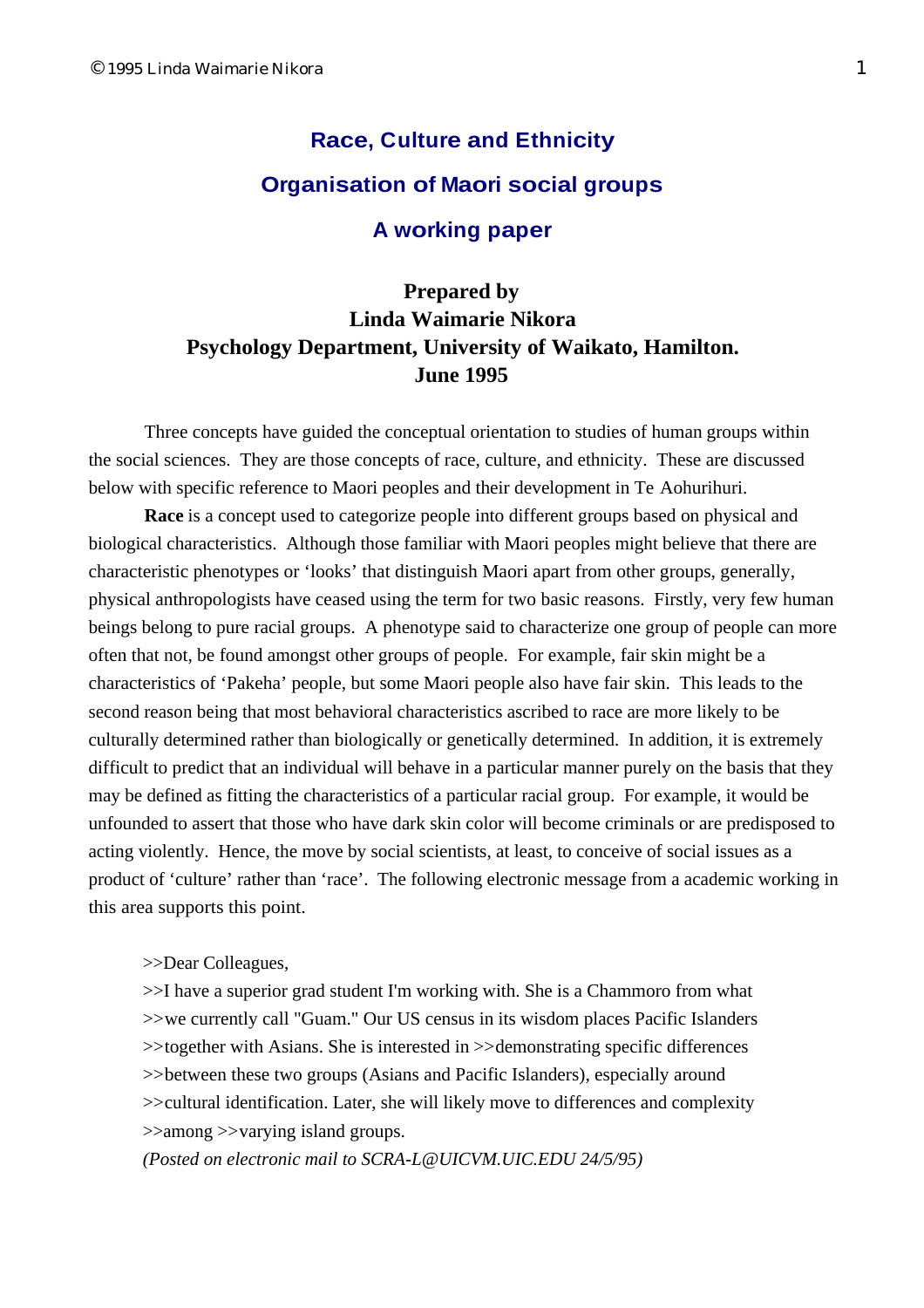Indeed, if the truth were more widely known, Pacific Island peoples, including Maori were initially thought to be Asian!

**Culture:** The literature concerning culture is vast the result being that no one distinct definition for culture exists. There is however, general agreement regarding certain aspects of culture that form a starting point to begin examining cultural phenomenon.

Firstly, culture is not innate. It is not something that we are born with. Culture has to be learned. Of course, an individual may be born with one or two characteristics commonly found in a particular cultural group (e.g. skin color, hair texture), but these are not sufficient to guarantee the development of practices, beliefs and values of that cultural group. Socialization and enculturation are major processes instrumental in the individual's acquisition of culture, but does not exclude the possibility that an individual from some other cultural group might actively learn that of some other (i.e. a Maori learning French culture).

Secondly, no one individual can represent the patterns of meanings which are characteristic of a whole culture. An example of this is that often the cultural understandings of members are products of ascribed positions, gender being one. The cultural perspective of women will differ from that of men given that culture often prescribes different roles for each gender group in turn focusing the enculturation process on the acquisition of gender defined behaviors for each gender group respectively. Additionally, the enculturation process is also affected by the era into which an individual is born. A Maori child born in the present day is more likely to gain exposure to opportunities to learn Te Reo Maori, given the establishment of Kohanga Reo, than a Maori child born twenty years ago. A Maori child born in the 1920's was more likely, given the limited nature of urban migration at that time, to have been raised in a rural, marae based environment and have acquired cultural behaviors grounded in this experience. The Maori child born today is more likely to have cultural behaviors and a world view grounded within the urban experience of Maori people that in turn might be difficult for their parents or grandparents to relate to. Yet the Maori child of today does not come from a different cultural group, they just emerge from that group at a different place in time.

Thirdly, culture is a collective or group phenomenon, the collective being at least two people and broadening to larger groups such hapu, iwi, neighborhood communities, towns, cities, nations, or global communities. Drawing on points made above, two people who form a relationship build sets behavior and meanings that often are understood by them alone. A twitch of an eyebrow might mean intimacy, whereas a 'wink' might be a warning to the other that their behavior is irritating. The same might be said of the behavior of a hapu or iwi group and in turn, that of the pan-tribal group "Maori". The effect of building codes of behavior common to those within that culture group is that those behaviors often serve to mark out boundaries between culture groups. Boundary indicators are characteristics and behaviors such as language, dress, food, and rituals.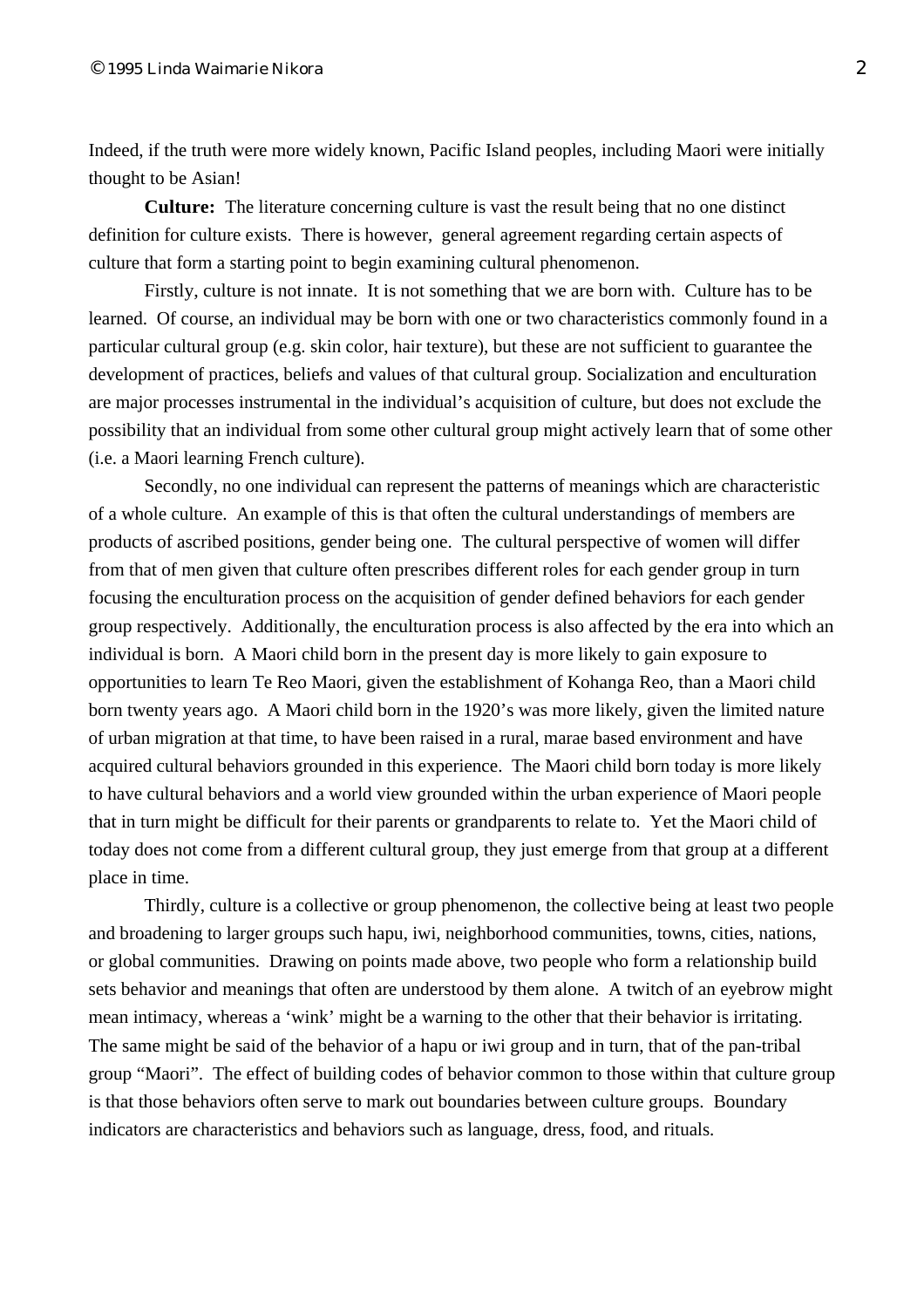A final characteristic of culture is that the various facets of culture are interrelated. If one facet of culture is impacted on, so too are other facets. The introduction of the musket to Maori communities had a major affect on tribal warfare, and a devastating impact on survival chances in the warfare process. Tribal communities had no choice but to rapidly develop: words to describe this object; develop an understanding of how the musket operated; the implications of it's use and new behaviors and ways of interacting. The impact of immigrant culture on that of Maori has also been massive highlighting the need for effective adaption processes necessary to ensure survival.

In short, a general definition of culture is:

*...the learned, socially acquired traditions and lifestyles of the members of a society, including their patterned, repetitive ways of thinking, felling and acting...(Harris, 1983, p.5.).*

The drawbacks of using culture as an organizing and defining concept are that:

- 1. There is no generally agreed list of behaviors or material products taken to constitute the culture of a particular group;
- 2. Cultural characteristics of a group do not completely distinguish them apart from each other;
- 3. Culture does not deal well with notions such as individuals having the capacity to be bicultural or multicultural.

The drawbacks of the concept of culture have in turn motivated the development of the term ethnicity to better address and deal with understanding human groups (Thomas, 1994).

**Ethnicity** is essentially an identity that reflects the cultural experiences and feelings of a particular group. According to Spoonley (1993) an ethnic group may have:

- *a) a real or supposed common ancestry,*
- *b) memories of a shared historical past,*
- *c) a distinctive shared culture,*
- *d) a collective name,*
- *e) a sense of solidarity and an association with a specific territory*

Most of these characteristics of ethnicity are self-explanatory and will not be elaborated upon here. But a number of points are important to understand.